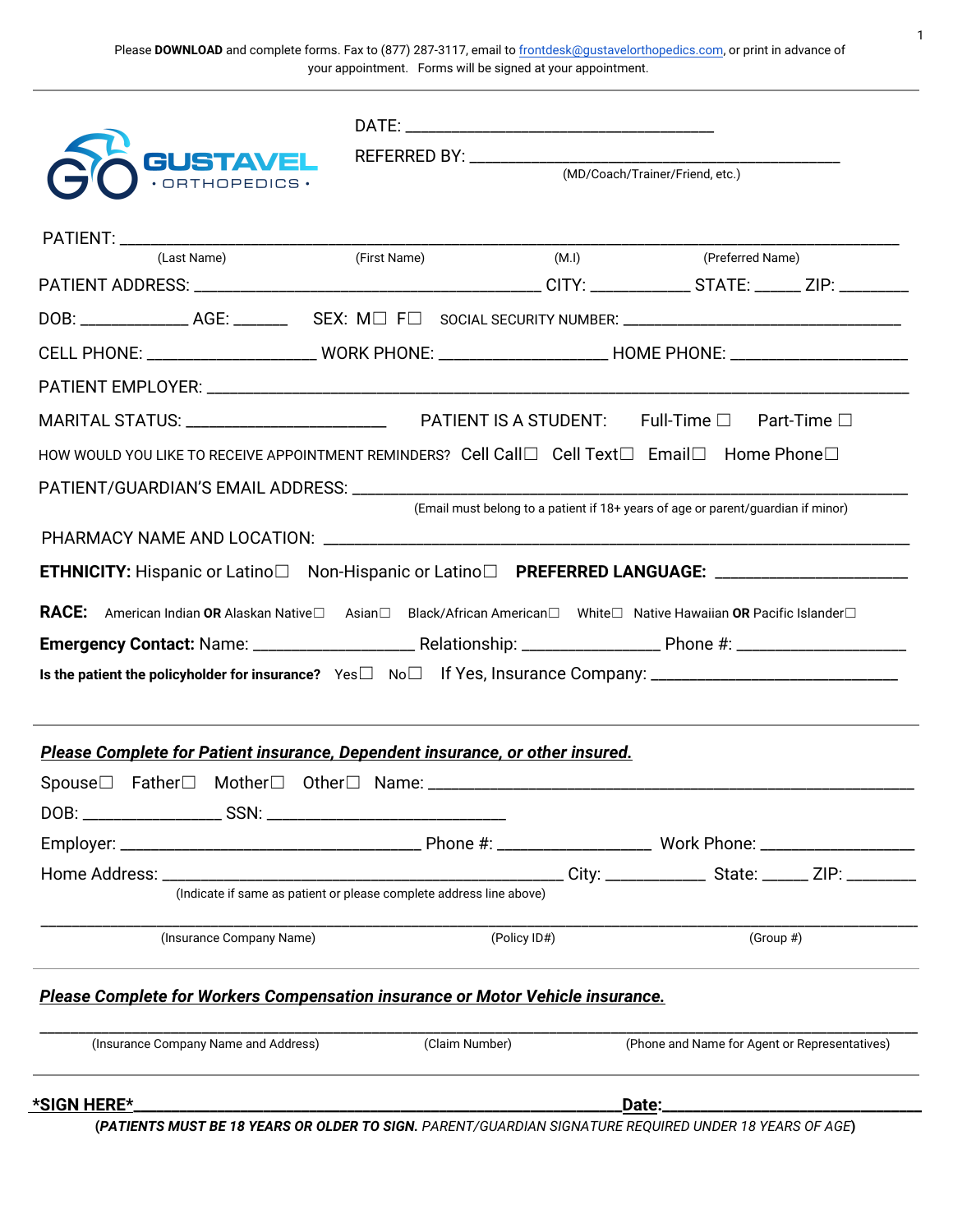| Date:                                                                                                                                              | New Patient Intake Form                         |                                         |               |            |
|----------------------------------------------------------------------------------------------------------------------------------------------------|-------------------------------------------------|-----------------------------------------|---------------|------------|
| Patient's Name: ___________________________________Date of Birth: ___/___/________Height: __________ Weight: _______                               |                                                 |                                         |               |            |
|                                                                                                                                                    |                                                 |                                         |               |            |
| Reason for Visit: R L _____________________ Approximate Date of symptom onset or injury: ____________________                                      |                                                 |                                         |               |            |
|                                                                                                                                                    |                                                 |                                         |               |            |
| How severe is the pain on a scale of 1-10, with 10 being the worst? ______                                                                         |                                                 |                                         |               |            |
| Type of pain (check all that apply): Sharp<br>Constant (all the time)                                                                              | Dull<br>Pins/Needles<br>Intermittent/occasional | Aching                                  | Cramping      | Throbbing  |
| What makes your pain worse? Please list                                                                                                            |                                                 |                                         |               |            |
| What have you tried for pain? Please check all that apply<br>Rest<br>Oral Medications  <br>Physical Therapy<br>Ice<br>Other (please list):<br>Heat | Topical Medications<br>Home Exercises           | Steroid Injections<br>Chiropractic Care |               |            |
| Have you seen anyone for this problem? If so, please list below.                                                                                   |                                                 |                                         |               |            |
| Who referred you to Gustavel Orthopedics? Name:                                                                                                    |                                                 |                                         |               |            |
| <b>Check one:</b><br><b>Physical Therapist</b>                                                                                                     | Physician                                       | Physician Assistant                     | Friend/Family |            |
| Please answer the following questions:                                                                                                             |                                                 |                                         |               |            |
|                                                                                                                                                    | Current every day user                          | Current some day user                   | Former user   | Never user |
| Do you smoke?                                                                                                                                      |                                                 |                                         |               |            |
| Do you drink alcohol?                                                                                                                              |                                                 |                                         |               |            |
| Do you use any recreational drugs?                                                                                                                 |                                                 |                                         |               |            |
| If you currently smoke, how often do you smoke?                                                                                                    |                                                 |                                         |               |            |

**If you currently smoke, how many cigs/day?**

**If you currently drink alcohol, how many drinks a day?**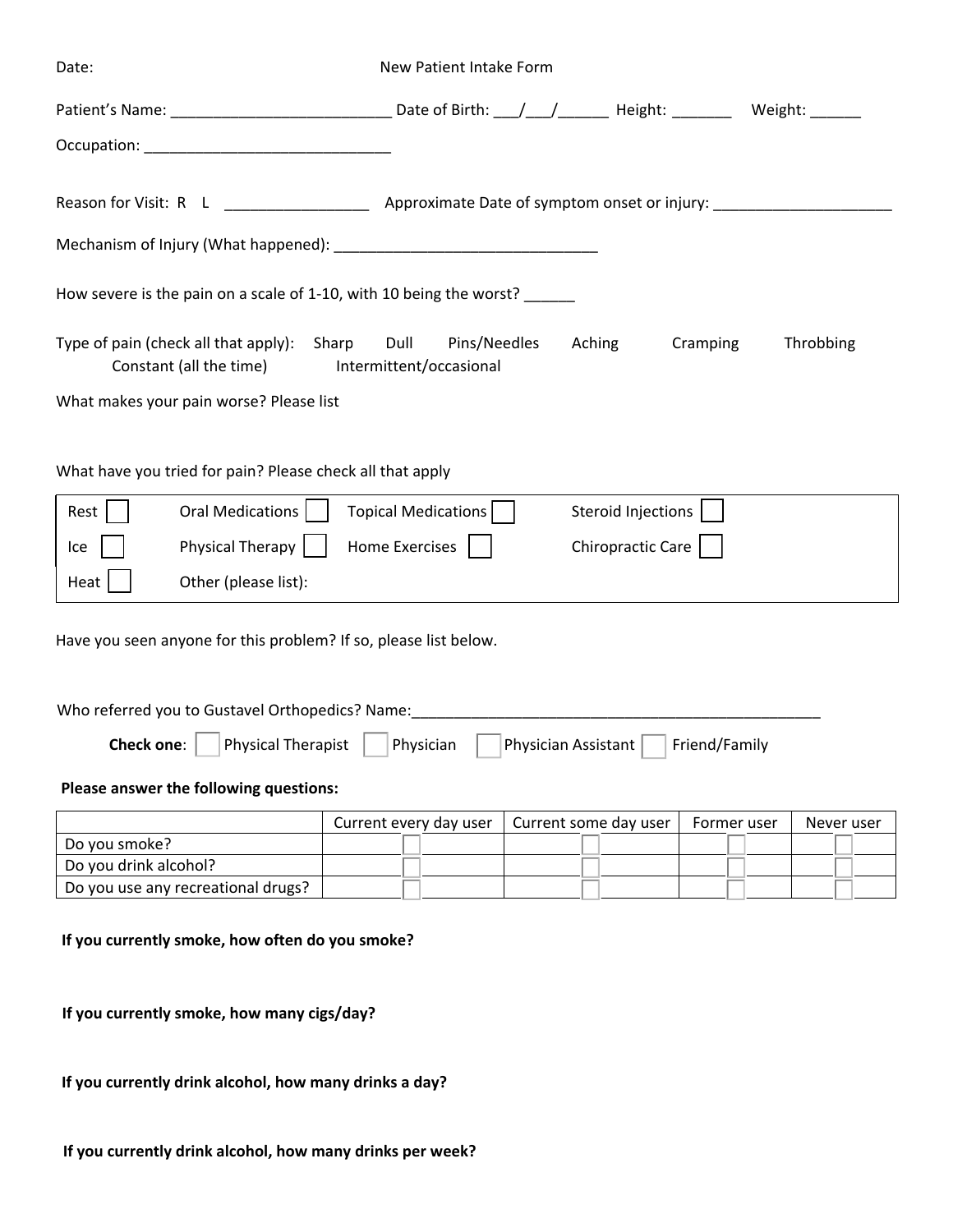| Review of Symptoms (check all that apply) |                           |                                  |
|-------------------------------------------|---------------------------|----------------------------------|
| General: None                             |                           |                                  |
| Overall Health                            | Fever                     | Sleep disturbance                |
| Change in appetite                        | Headache                  | Weight loss                      |
| Chills                                    | Lightheadedness           | You or a family member has had a |
| Fatigue                                   | Night sweats              | problem w/anesthesia             |
| Allergy/immunology/ENT: None              |                           |                                  |
| <b>Itching</b>                            | Respiratory problems      | Cough                            |
| Rash                                      | Asthma                    | Shortness of breath              |
| Seasonal allergies                        | <b>Breathing problems</b> | Wheezing                         |
| Nose/throat problems                      | Chest pain                |                                  |
| Cardiovascular: None                      |                           |                                  |
| Chest pain                                | Irregular heartbeat       | Weight gain                      |
| Heart problems                            | Swelling in hands/feet    |                                  |
| High blood pressure                       | Weakness                  |                                  |
| Skin: None                                |                           |                                  |
| <b>Hives</b>                              | <b>Masses</b>             | Rash on feet                     |
| Itching                                   | Rash                      | Skin cancer                      |
|                                           |                           |                                  |
| Gastrointestinal/Genitourinary: None      |                           |                                  |
| Abdominal pain/swelling                   | Vomiting                  | Frequent urination               |
| Heartburn                                 | Weight loss               | Kidney problems                  |
| Nausea                                    | Blood in urine            | Pain in lower back               |
| Stomach problems                          | Difficulty urinating      | Painful urination                |
| Musculoskeletal: None                     |                           |                                  |
| Arthritis/arthralgia                      | Joint stiffness           | Painful joints                   |
| <b>Back problems</b>                      | Leg cramps                | Sciatica                         |
| Carpal tunnel                             | Muscle aches              | Swollen joints                   |
| History of gout                           | Pain in shoulder(s)       | Weakness                         |
| Neurologic: None                          |                           |                                  |
| <b>Balance difficulty</b>                 | Loss of strength          | Paralysis                        |
| Dizziness                                 | Loss of use of extremity  | Seizures                         |
| Fainting                                  | Low back pain             | Stroke                           |
| Gait abnormality                          | Memory loss               | Tingling/numbness                |
| Headache                                  | Pain                      |                                  |